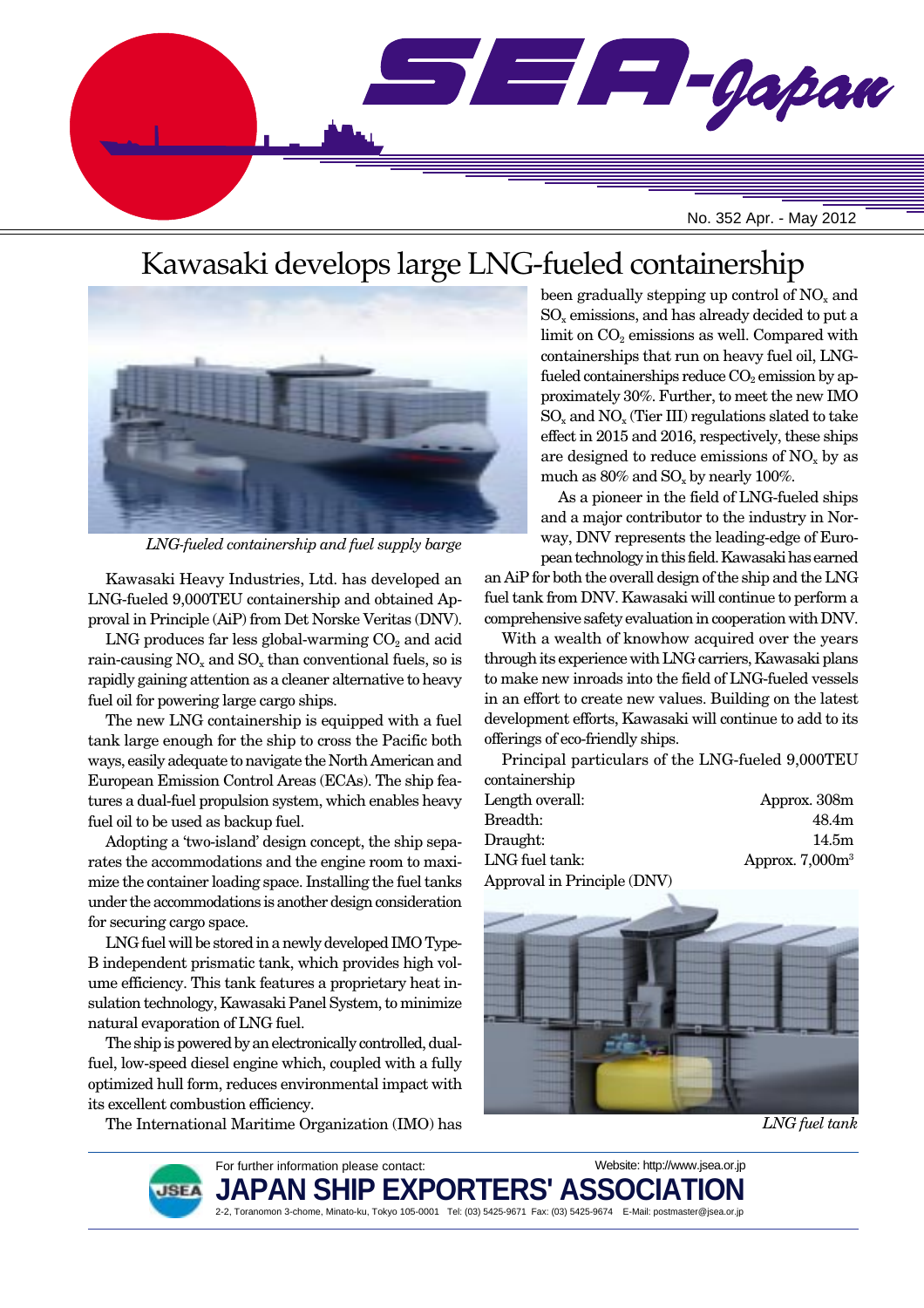#### MHI completes marine resource research vessel HAKUREI

Mitsubishi Heavy Industries, Ltd. (MHI) completed construction of HAKUREI (HN:1155), a marine resource research vessel and delivered the vessel to Japan Oil, Gas and Metals National Corporation (JOGMEC) at the Shimonoseki Shipyard & Machinery Works on January 31, 2012.

The HAKUREI is the first research vessel in Japan equipped with two types of large drilling equipment (Seabed seating type and onboard type), which are selectable depending on the submarine geological conditions.

To keep the vessel within the predetermined area and reduce underwater radiated noise, the vessel is equipped with an efficient dynamic positioning system utilizing 2-azimuth, large-diameter, low speed, skewed propellers, and 3-bow thrusters. Furthermore, the moon pool in the center of the hull enables the safe and efficient operation of survey equip-



ment.

Principal Particulars  $L$  (o.a.)  $x L$  (b.p.)  $x B x D x d$ : 118.3m  $x$ 101.0m x 19.0m x 9.2m x 6.2m GT: 6,283 Main propulsion system: Electric motors 3,200kW x 2 units

| Azimuth propellers x 2 units |                    |
|------------------------------|--------------------|
| Speed, service:              | 15.5 <sub>kt</sub> |
| Cruising range:              | Approx. 9,000nm    |
| Complement:                  | 70                 |
| Classification:              | NK                 |
|                              |                    |

### Sanoyas completes Panamax bulker SPRING AEOLIAN

Sanoyas Shipbuilding Corporation delivered the Panamax bulk carrier SPRING AEOLIAN (HN: 1321) to the owner Primavera Monatana S.A. at the Mizushima Shipyard on January 11, 2012.

This vessel is the 28th of the series of SANOYAS developed 83,000DWT type Panamax bulk carriers, featuring the largest deadweight and cargo hold capacity in the world as PANAMAX bulk carrier designed with the Common Structural Rules (CSR) of the International Association of Classification Societies.

For improvement of propulsion efficiency, the vessel is equipped with a low-speed and long-stroke main engine combined with a high-efficiency propeller and SANOYAS developed energy saving device called "STF" (Sanoyas-Tandem-Fin (patent); max. 6% energy saving) on the stern shell, which also contributes to the reduction of  $CO<sub>2</sub>$  emissions.

For efficient cargo handling, cargo

hatches are widened as much as possible. Dedicated fresh water tanks are provided for storing hold washing water generated by a large capacity type fresh water generator. In addition, a special fuel oil heating system is applied for the fuel oil storage tanks to avoid cargo damage by overheating and to save steam consumption.

Various measures for protection of the environment such as fuel oil tanks with double hull structures, holding tank for accommodation discharges and dirty hold bilge, and independent bilge segregation system for the engine room, are incorporated.

Principal particulars

|                  | Owner: Primavera Monatana S.A.                    |
|------------------|---------------------------------------------------|
| Ship type:       | Bulk carrier                                      |
| Hull No.:        | 1321                                              |
|                  | $L$ (o.a.) x $L$ (b.p.) x $B$ x $D$ x d: 229.00m  |
|                  | x 224.00m x 32.24m x 20.20m x                     |
| $14.598m$ (ext.) |                                                   |
| DWT/GT:          | 83,478t/44,366                                    |
|                  | Cargo hold capacity: 96,078m <sup>3</sup> (grain) |
|                  | Main engine: MAN B&W 6S60MC-C                     |
| diesel x 1 unit  |                                                   |
| M.C.O.           | 10,740kW                                          |
| Speed, service:  | about 14.0kt                                      |
| Complement:      | 25                                                |
| Classification:  | NK                                                |
| Delivery:        | January 11, 2012                                  |
| Registry:        | Panama                                            |

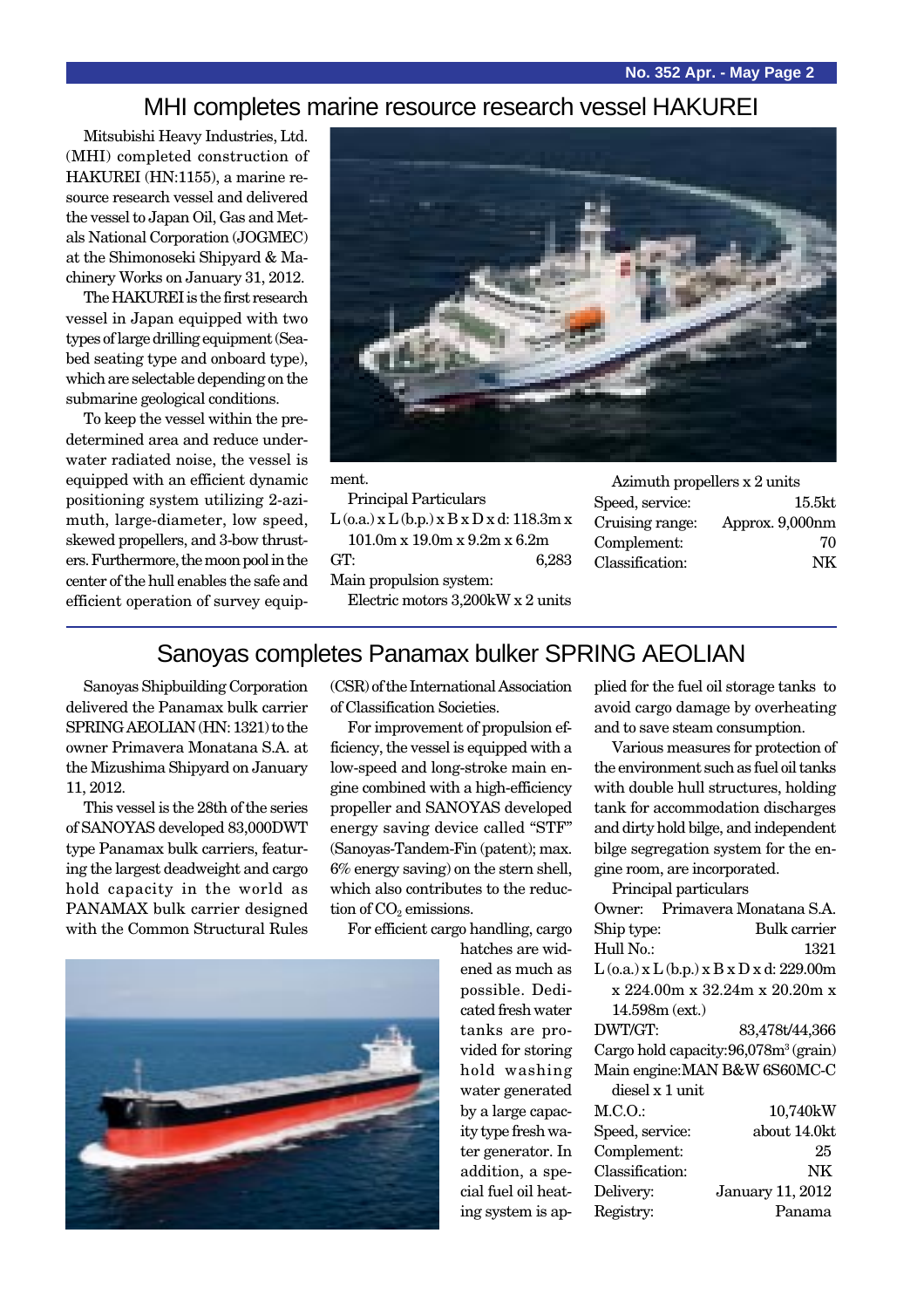### Imabari completes bulk carrier CMB VAN MIEGHEM

Imabari Shipbuilding Co., Ltd. completed construction of the CMB VAN MIEGHEM (HN: S-1564), a 95,737DWT bulk carrier, and delivered the vessel at the Marugame Headquarters on December 1, 2011.

The vessel is a diesel engine-driven single screw oceangoing bulk carrier suitable for carrying coal, ore, and grain cargoes.

The vessel is provided with siderolling type hatch covers, which are



operated by electric motor and chain drive systems. The sizes of the hatches are designed widely for convenience in cargo handling operations.

The vessel has

at the leading edge of rudder which contributes to environmentallyfriendly/economical operation.

Principal particulars

| $L$ (o.a.) x $L$ (b.p.) x $B$ x $D$ x d: 234.98m |                     |  |
|--------------------------------------------------|---------------------|--|
| x 227.00m x 38.00m x 19.90m x                    |                     |  |
| 14.45m                                           |                     |  |
| DWT/GT:                                          | 95,737t/50,617      |  |
| Cargo hold capacity:                             | $109,477m^3$        |  |
| Main engine: Mitsui-MAN B&W                      |                     |  |
| 6S60MC-C (Mark 7) x 1 unit                       |                     |  |
| MCR:                                             | 12,950kW x 101.0rpm |  |
| Speed, service:                                  | about 15.0kt        |  |
| Complement:                                      | 25                  |  |
| Classification:                                  | NK                  |  |
| Delivery:                                        | December 1, 2011    |  |

an energy saving device installed

### MES delivers 110,000DWT bulker JUBILANT SUCCESS

Mitsui Engineering & Shipbuilding Co., Ltd. (MES) completed the 110,000DWT bulk carrier, JUBI-LANT SUCCESS (HN: 1818), which had been under construction at its Chiba Works, and delivered the vessel to her owner Clio Marine Inc., Liberia, on January 17, 2012.

The design of this vessel has been developed to aim at higher efficiency in the marine transport of iron ore, coal and grain in view of the future expansion of the Panama Canal. This vessel has achieved better environmental performance, greater flexibility in operation, and higher safety of vessel's construction. This is the second vessel of the newly designed "Over Panamax Type" bulk carrier series having the features as follows.

- This vessel has an over-Panamax width in consideration of the future expansion of the Panama Canal, and is designed to have accessibility to major coal unloading ports while maximizing the deadweight.
- This vessel can be assigned to wide range of transportation by its adequate structural strength and sufficient cargo hold capacity considering carriage of iron ore, coal and grain.
- This vessel is designed to achieve low fuel oil consumption by
- adopting (of)the most advanced forms of bow and stern, high efficiency propeller, and other energy-saving devices.
- This vessel is designed in accordance with the Common Structural Rules for bulk carriers (CSR-B) of the International Association of Classification Societies (IACS) achieving both structural safety and operational flexibility.
- Enhanced safety is assured by satisfying new regulations for forecastle arrangement and bow part to reserve buoyancy.
- Arrangement of means of access in cargo holds and ballast tanks based upon the SOLAS regulations has achieved safe and efficient inspection of the vessel.
- Mooring equipment matches the requirements of iron ore loading ports in Brazil.
- The vessel meets the fuel oil tank protection regulations by MARPOL convention and has a
- sewage tank to preserve marine environment.
- Main engine is MITSUI-MAN B&W 6S60MC-C Diesel Engine, which is compact and highpowered and satisfies IMO emission restriction for exhaust gas.

Principal particulars

L (o.a.) x L (b.p.) x B x D: 240.00m x 233.00m x 43.00m x 20.70m

DWT/GT: 110,909t/60,997

Main engine: MITSUI-MAN B&W 6S60MC-C diesel x 1 unit

| 13,560kW x 105rpm |
|-------------------|
| 14.5 knots        |
| 25                |
| NK                |
| Panama            |
| January 17, 2012  |
|                   |

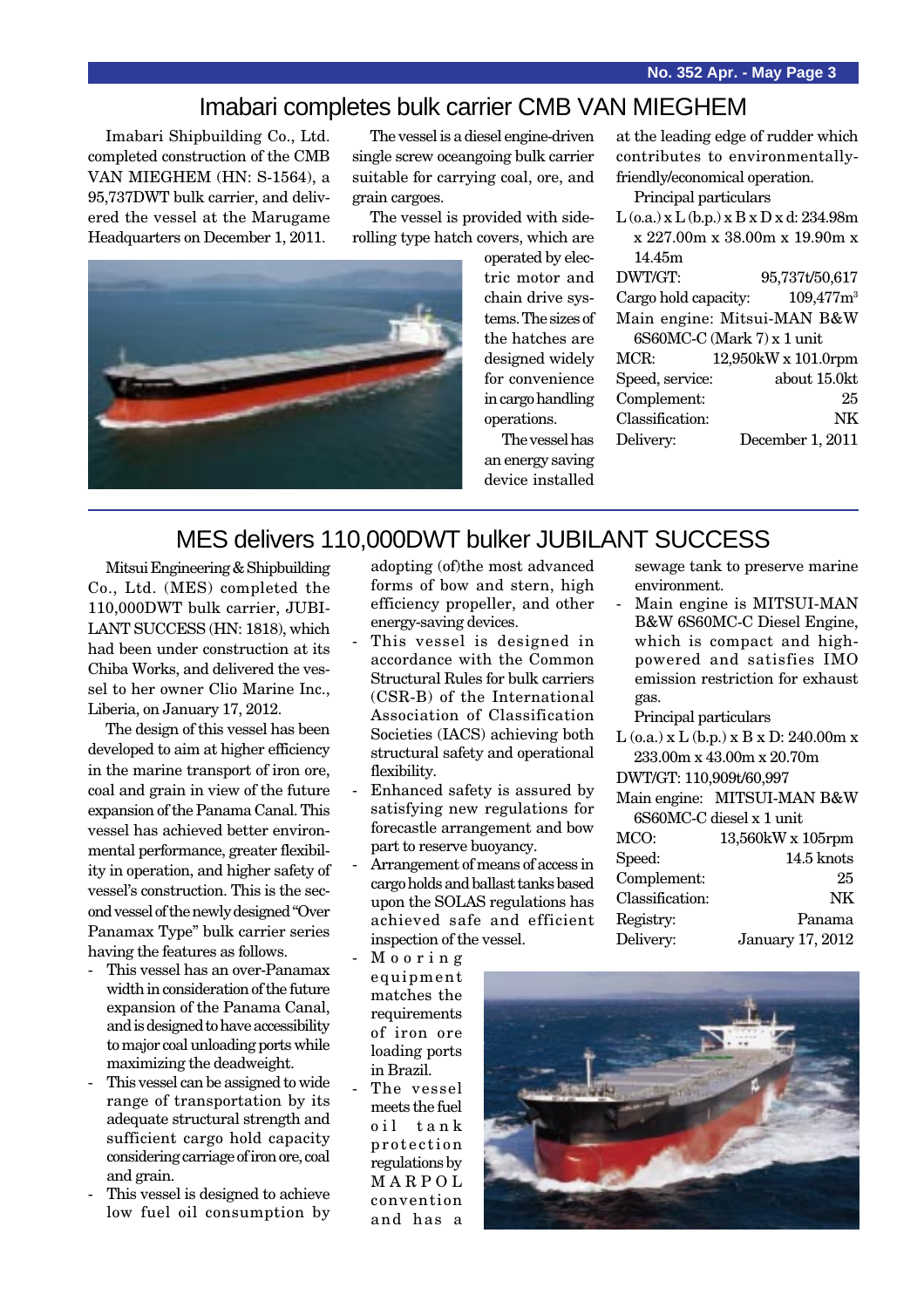### Namura completes 115,000DWT type product oil carrier FS DILIGENCE

Namura Shipbuilding Co., Ltd. delivered the 115,586 DWT product oil carrier FS DILIGENCE to Simosa Shipping Company Limited at its Imari Shipyard & Works on January 18, 2012.

This is the first vessel of a design of 115,000 DWT type product oil carrier which has been developed as a new generation double hull Aframax tanker series. Namura has drastically reviewed and modified the specifications by improving those of the existing 105,000DWT type product oil carriers.

The vessel has three sets of adequate capacity cargo pumps with a self-stripping system and can load three different grades of cargoes. Hull construction is designed and constructed in accordance with the Common Structural Rules (CSR). Pure epoxy coating is applied to cargo oil tanks and cargo pipings in order to prevent the rust contaminating into the cargo. Vapour emission control system (VECS) is applied in compliance with USCG/CFR

46 Part 39. Radar type tank level gauges are equipped for cargo oil tanks, slop tanks and a residual slop tank.

The Namura flow control fin (NCF) is provided as an energy saving device.

Principal particulars  $L$  (o.a.) x  $L$  (b.p.) x  $B$  x  $D$  x d: 249.97m



| 14.80m              |                                   |
|---------------------|-----------------------------------|
| DWT/GT:             | 115,586t/63,057                   |
|                     | Main engine: MAN B&W 6S60MC-C     |
| $(Mark 7)$ x 1 unit |                                   |
| M.C.O.:             | 13,560kW x 105.0min <sup>-1</sup> |
| Speed, service:     | 15.2kt                            |
| Complement:         | 25                                |

Classification: ABS

| $\mathsf{N}$                         |                                                  |       |           |
|--------------------------------------|--------------------------------------------------|-------|-----------|
| non Structural Rules (CSR). Pure ep- | $x\ 241.00m\ x\ 44.00m\ x\ 21.20m\ x$            |       |           |
| tructed in accordance with the Com-  | $L$ (o.a.) x $L$ (b.p.) x $B$ x $D$ x d: 249.97m | Flag: | Hong Kong |

## Naikai completes 37,800DWT general cargo ship NICOLINE BULKER

Naikai Zosen Corporation has completed construction of the 37,800DWT cargo ship NICOLINE BULKER for delivery to Lauritzen Bulkers A/S at the Innoshima Shipyard of Naikai Zosen.

This dry cargo vessel is constructed with the double-side shell construction for every cargo hold. The double-side shell design increases the hull strength and ensures stability against external damage, which makes the ship safer than the conventional type and improves maintenance in cargo holds.

Should external damage occur, the inner shell of the vessel can prevent loss or outflow of cargoes, securing quality of the cargoes. Fuel oil tanks are also protected by the double side shells complying with the international regulations for marine environment protection.

The vessel has broad beam and shallow draught and can enter shallow ports and navigate rivers, channels, and lakes. An adequate rudder area gives course keeping stability to the vessel despite the broad beam.

Cargoes include grains, coal, ores,

sulfur, cement, limestone, steel products, and lumber. Such lengthy cargoes can be accommodated in cargo holds and stacked on the upper deck. Cargo hold compartment consists of five holds.

The Nos. 2 through 4 holds are the box-shaped type, and four 30t deck cranes are mounted. Wide hatch openings allow loading lengthy cargoes and facilitate cargo-handling work.

The vessel, as an eco-ship, uses the latest energy-saving type low-speed main engine, a large-diameter propeller, SSD (Super Stream Duct) and Surf-Bulb (Rudder Fin with Bulb) for increased fuel efficiency. The Ax-Bow, a sharp-edged bow, is employed to improve seakeeping performance.

Principal particulars

- $L$  (o.a.)  $x L$  (b.p.)  $x B x D x d$ : 184.75m x 177.00m x 30.60m x 14.50m x 9.55m
- 
- DWT/GT: 38,191t/23,950

Cargo hold capacity:

- $47,\!235.9\mathrm{m}^3\,(\mathrm{grain})$
- Main engine:Hitachi-B&W 6S46MC-C (Mark 7) diesel x 1 unit

| D.M.C.O.        | 6,780kW x 111.0min <sup>-1</sup> |
|-----------------|----------------------------------|
| D.C.S.O.        | 6,100kW x 107.2min <sup>-1</sup> |
| Speed, service: | about 14.3kt                     |
| Complement:     | 25                               |
| Classification: | NK                               |
| Completion:     | Jan. 20, 2012                    |

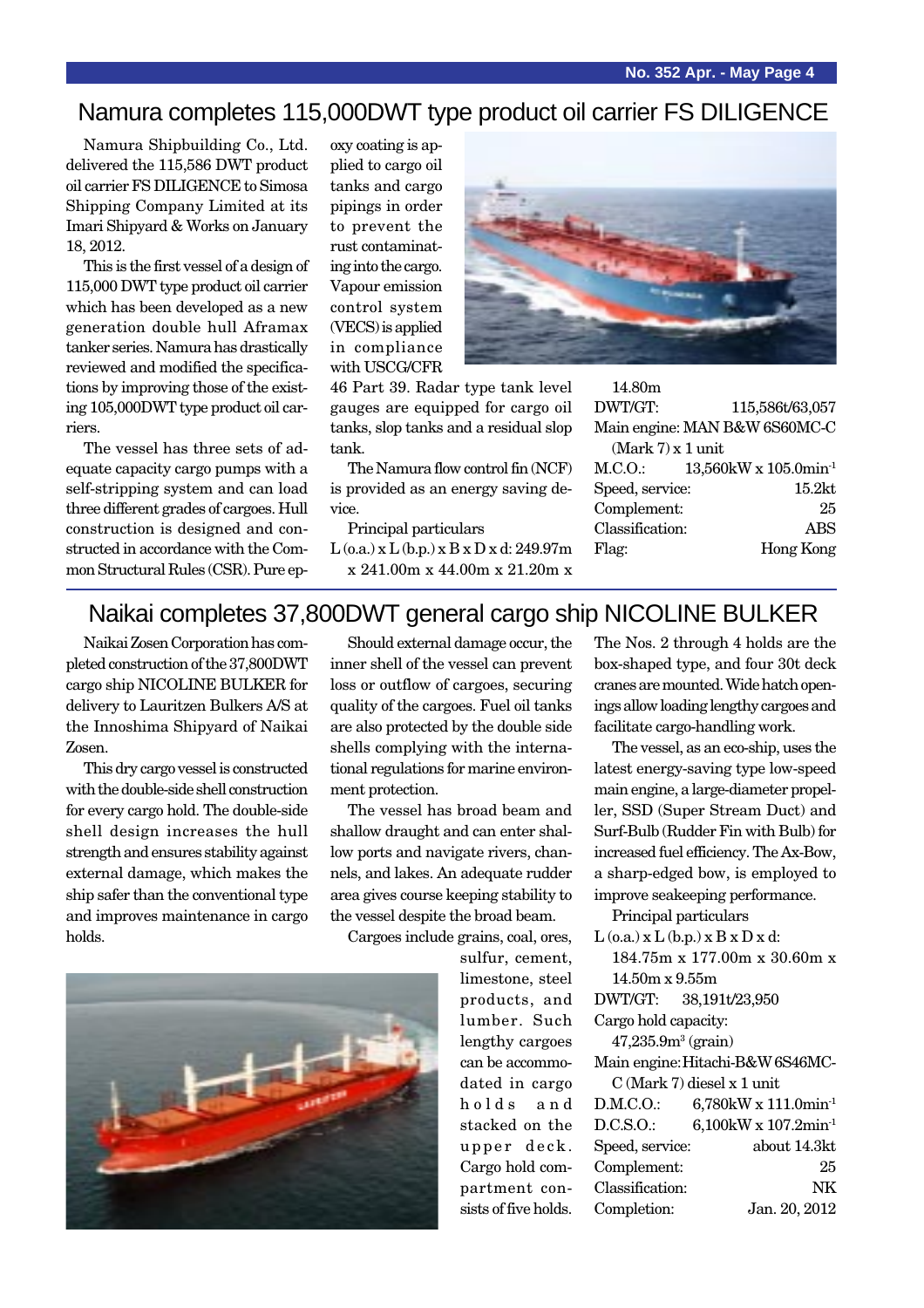### Universal completes Panamax bulker KEY JOURNEY

Universal Shipbuilding Corporation delivered a 80,000DWT bulk carrier KEY JOURNEY at the Maizuru shipyard on February 17, 2012.

The ship is the 17th vessel of the newly designed Panamax bulk carrier and has the largest deadweight and cargo hold capacity within the restriction of the overall length for Panamax bulk carriers based on the use of various independent technologies.

The bow shape, called the "LEADGE-Bow," reduces the added wave resistance not only under the laden condition but also the ballast condition. The LEADGE-bow is newly developed and provides superior performance at sea to the previous "Ax-Bow," which was fitted to more than 90 vessels.

The ship has high propulsion efficiency and energy saving and is pro-



vided with the Surf-Bulb (Rudder fin with bulb) after the propeller and SSD (Super Stream Duct) in front of the propeller.

Principal particulars

 $L$  (o.a.) x  $L$  (b.p.) x  $B$  x  $D$  x d: 225m x

222m x 32.26m x 20m x 14.38m DWT/GT: 80,591t/42,711

| Cargo hold capacity: $95,980m^3$ |        |
|----------------------------------|--------|
| Main engine: MAN B&W 7S50MC-C    |        |
| diesel x 1 unit                  |        |
| Sea speed:                       | 14.6kt |

| 14.0KU            |
|-------------------|
| 25                |
| NK                |
| February 17, 2012 |
|                   |

### JSEA participates in Posidonia 2012

The 23rd Posidonia 2012 (The International Shipping Exhibition) will take place at the Metropolitan Expo Centre in Athens for five days from June 4 through 8. This event is organized by the Posidonia Exhibitions SA and sponsored by the Greek Ministry of Mercantile Marine, Union of Greek Shipowners, etc., and organizations related to the maritime industry. The Japan Ship Exporters' Association (JSEA) consisting of 12 Japanese shipbuilders will participate in the exhibition with the financial support of The Nippon Foundation and in cooperation with The Shipbuilders' Association of Japan. JSEA will use a 243.60m2 exhibition area where Japanese shipbuilding technology will be presented. Particular ship hull forms



and newly developed ship designs will be introduced with the liquid crystal display (LCD) system.

Shipbuilders: IHI Marine United Inc. Imabari Shipbuilding Co., Ltd. Kawasaki Heavy Industries, Ltd. Mitsubishi Heavy Industries, Ltd. Mitsui Engineering & Shipbuilding Co., Ltd.

Namura Shipbuilding Co., Ltd. Oshima Shipbuilding Co., Ltd. Sanoyas Shipbuilding Corporation Sasebo Heavy Industries Co., Ltd. Shin Kurushima Dockyard Co., Ltd. Sumitomo Heavy Industries Marine & Engineering Co., Ltd.

Universal Shipbuilding Corporation

#### **Correction**

In the last issue of this news letter, the correct figures of carrying capacity of the container carrier HANJIN DALIAN on Page 5 is 2,535. The figures 3,535 on the seventh line of the first column is incorrect.